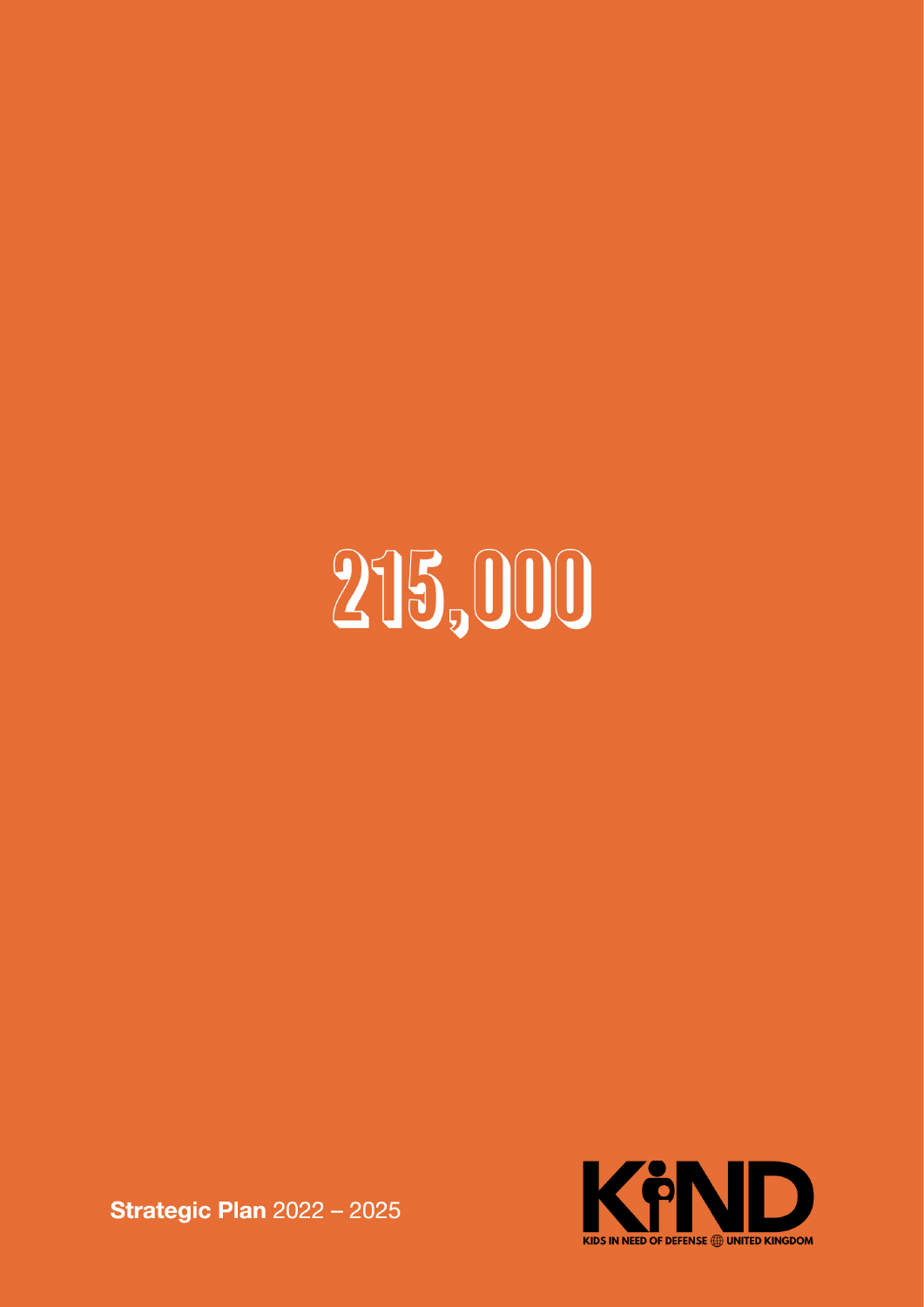**CONTENTS**

**INTRODUCTION VISION AND MISSION <b>P.5 2019 – 2022 ACHIEVEMENTS** P. 6 **OBJECTIVE ONE P.7 OBJECTIVE TWO <b>P.8 OBJECTIVE THREE P.9 OBJECTIVE FOUR P.10 THANK YOU P.11** 

The latest research tells us that there are at least **215,000** undocumented children living in the UK today.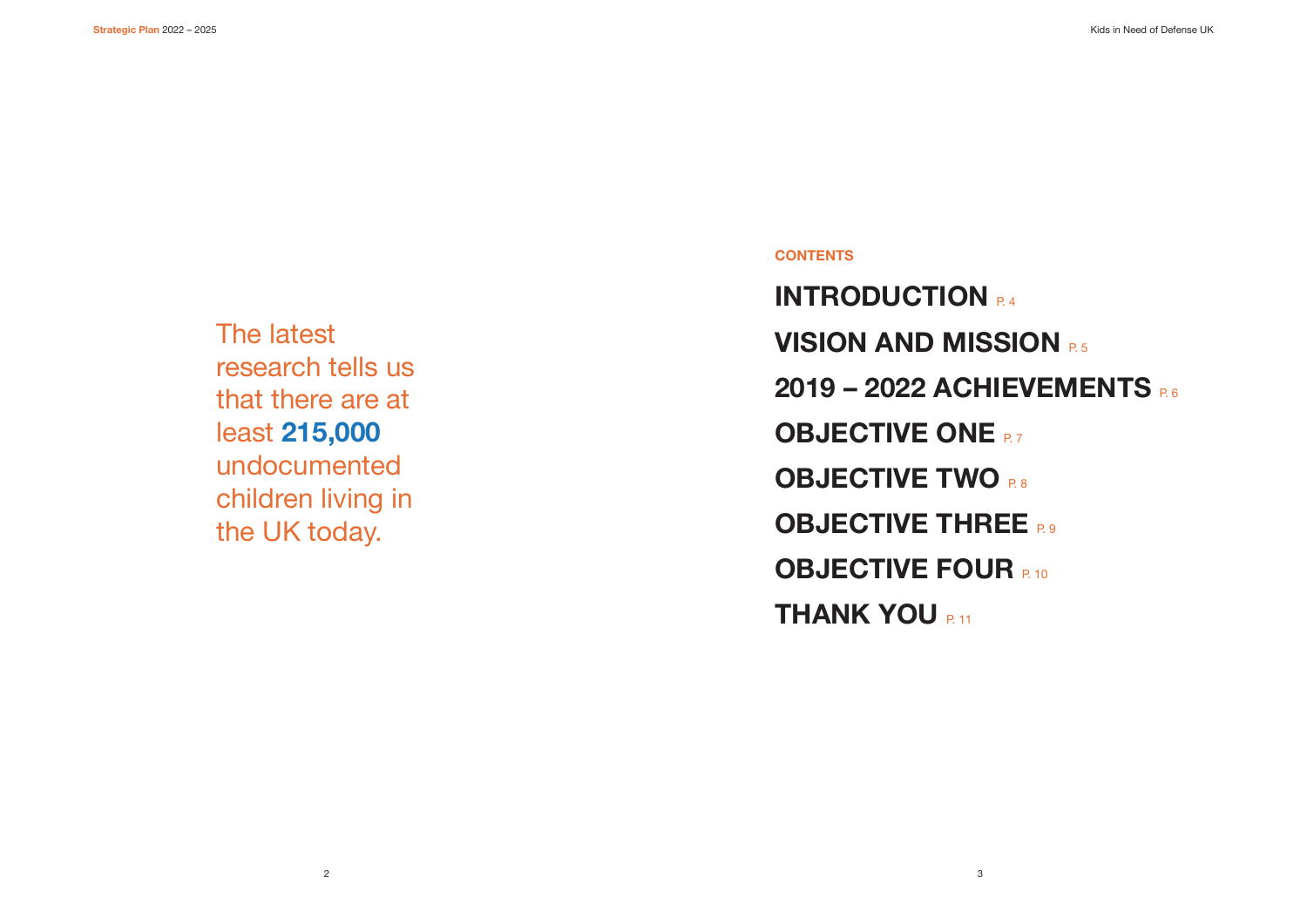We strive for a world where the rights and well-being of all children are protected by ensuring access to high-quality. free legal assistance to navigate a complex immigration system. We also pursue systemic change by seeking to influence policy and practice affecting children impacted by UK immigration and nationality law.

Children in the UK with insecure immigration status are at the heart of what we do. With research suggesting that there are 215,000 undocumented children living in the UK, a number which, in the wake of Brexit, may be an underestimation, we will continue to support them on their path to British citizenship.

It's estimated that half of the undocumented children in the UK were born here and most have been educated in the UK and speak English as their main language. However, all lack the security provided by British citizenship or, at least, secure immigration status. This has practical, social and economic impacts and permeates their everyday lives. It affects family life, employment prospects,

social networks, friendships, housing, access to medical help and justice. As they transition into adulthood these young people are excluded from work and higher education and may even be removed to a country they have never lived in or even visited. It is our ambition to change this and create a world where every child has the opportunity to thrive.

As Kids in Need of Defense UK sets out into a new phase of its development we will use our learning and expertise to help a broader range of children impacted by the UK's post-Brexit immigration laws and policies. In particular, we will seek to reunite separated children on the move in Europe who have family living in the UK. Many of these children are fleeing war, exploitation, poverty, and other trauma in the Middle East, Africa, or Asia. Most are unaware or unable to access the protection and support for which they are eligible, including legal, health, housing, and education assistance. As a result, they are extremely vulnerable to violence, trafficking, exploitation, abuse, and other harm.

## **OUR VISION**

A world in which every child and young person has access to their legal rights and entitlements. We look forward to working with our partners and supporters to achieve this vision.

In 2016, with the support of KIND US, and a long term funding relationship with Microsoft, four UK not-for-profits together pioneered a UK first: a ground-breaking pro-bono model of legal support with the potential to help thousands of children and young people achieve secure immigration status, opening up opportunities for them to fulfil their potential.

## **OUR MISSION**

To provide access to justice and due process to resolve the immigration status of children, young people and their immediate family members in the UK. We achieve this by harnessing the legal skills of lawyers working on a pro bono basis to provide specialised immigration legal advice and representation and by advocating for improvements in policy and practice

To achieve our mission, we are guided by the following principles:

**1.** We maintain a child rights-centred approach, which means:

- The aim of our programme is to ensure the realisation of children's rights
- Children's rights principles inform the way we plan and carry out our work
- We promote the respect for, protection and fulfilment of children's rights

**2.** Our services are accessible, specialist, professional, expert, high quality; and they are free.

**3.** We only provide services that are not eligible for public funding, or where public funding is inadequate or inaccessible.

**4.** We safeguard our independence, remain politically neutral and always act in the best interests of our client.

**5.** We adopt a learning approach, seeking to continuously improve and innovate.

from our partners and KIND in the US and elsewhere in Europe. emerging problems as case demand dictates, while ensuring quality

**6.** Our organisation is shaped by learning from those we seek to help, **7.** We are flexible and adaptable to meet changing needs and mentoring to support pro bono lawyers throughout the process. **8.** All colleagues play an equal role in achieving our goal, and all

acknowledge responsibility to each other in the way we play our part.

# **INTRODUCTION VISION AND MISSION**

- 
- 
- 
- 
- 
- 
- 
- 
- 
- 
- 
- 
-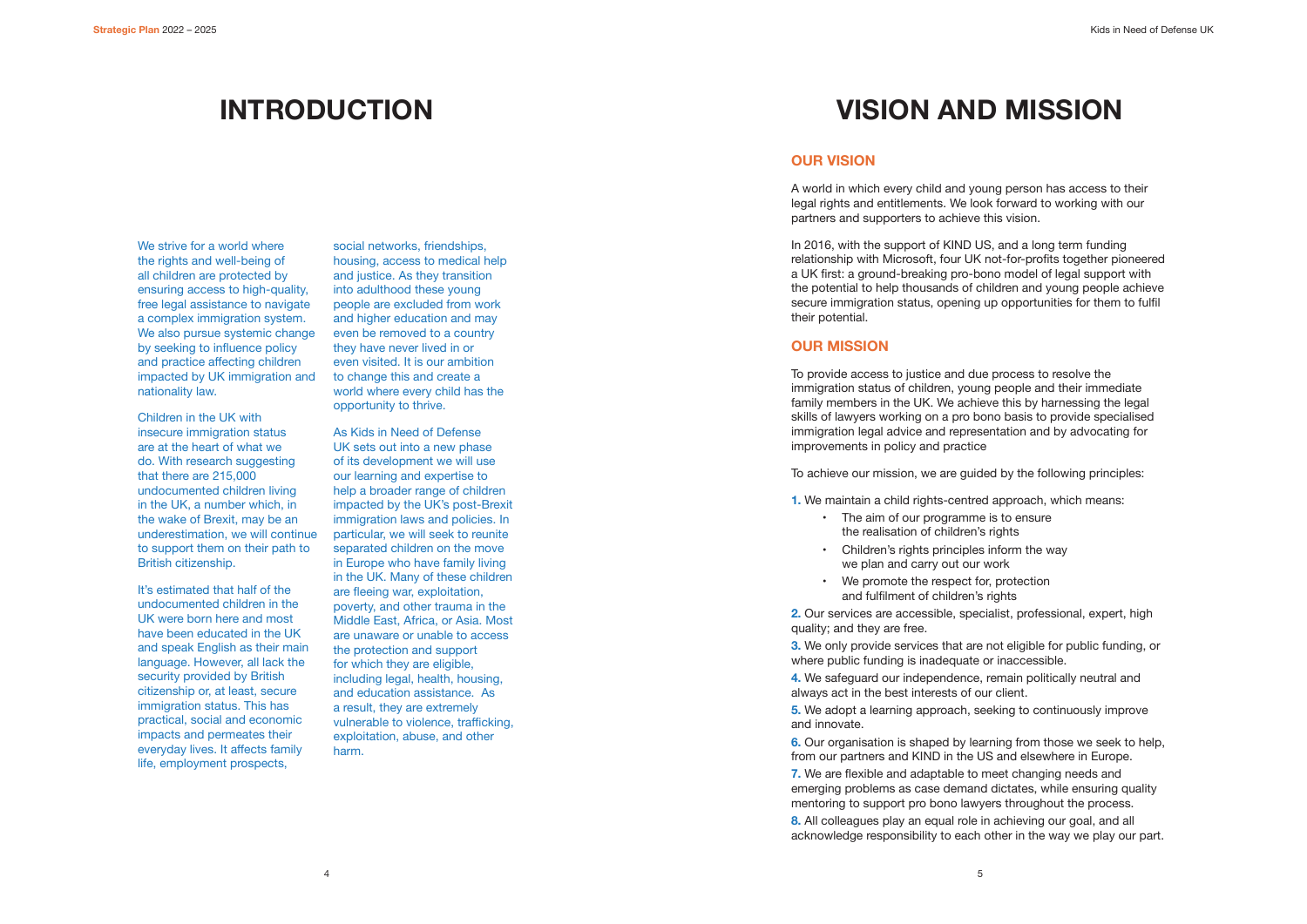In the last three years we have deepened our commitment to creating a national pro bono movement that can address the needs of children with unresolved immigration status. Using our tried and tested pro bono model we have expanded the programme to support the work of 25 law firms and two corporate partners across five hubs, in four regions.

Additionally, we have developed the skills and expertise of our supervising solicitors and pro bono lawyers enabling them to take on complex cases, including applications in the High Court. This means that we can provide a service which most children and young people with complex citizenship legal issues would not be able to access anywhere else.

Building on insights from our casework and the expertise of our hubs we embarked on a programme of local authority policy influencing. Developing a framework, and the means with which to embed it in local authority practice, more children and young people will receive the help they need at the earliest opportunity.

**To build upon our existing success and continue to develop our national pro bono movement to better meet the legal needs of children and young people with unresolved immigration issues.** 

- **• We will have served a further 1200 children and young people**
- **• 250 lawyers a year will work on one at least one case**
- **25% of lawyers will have taken on three or more cases**
- **• We'll be working with 35 law firms or corporations**
- **We'll have built a regular and sustainable income stream**

Continued limitations in the provision of legal aid across the UK mean children and young people do not always qualify for free and specialist legal help with citizenship and immigration applications. Families rarely have funds to pay for legal advice or representation in addition to application fees; a wasted fee may mean a family cannot afford to try again. They may be unable to access specialist advice particularly when the application is complex and sometimes they won't be able to access any advice at all. In this context, securing permanent solutions to children and young people's immigration status can be challenging.

### **HOW**

Our pioneering work with partner law firms and KIND in the US has shown that it's possible to build an effective national model of probono engagement to take on this challenge. We will continue to invest in our established pro bono partnerships and work to build new ones so that we can continue to help children and young people, particular for children with complex nationality law issues who cannot access help anywhere else. We will build and sustain relationships with a wide range of funders and supporters to sustain the movement financially.

### **BY 2025**

## **2019 – 2022 ACHIEVEMENTS OBJECTIVE ONE**

**700**

*We provided legal assistance to over 700 individuals.* 

**99%**

*We achieved a 99% success rate.*

**450**

*We engaged over 450 lawyers working on 1 case or more.*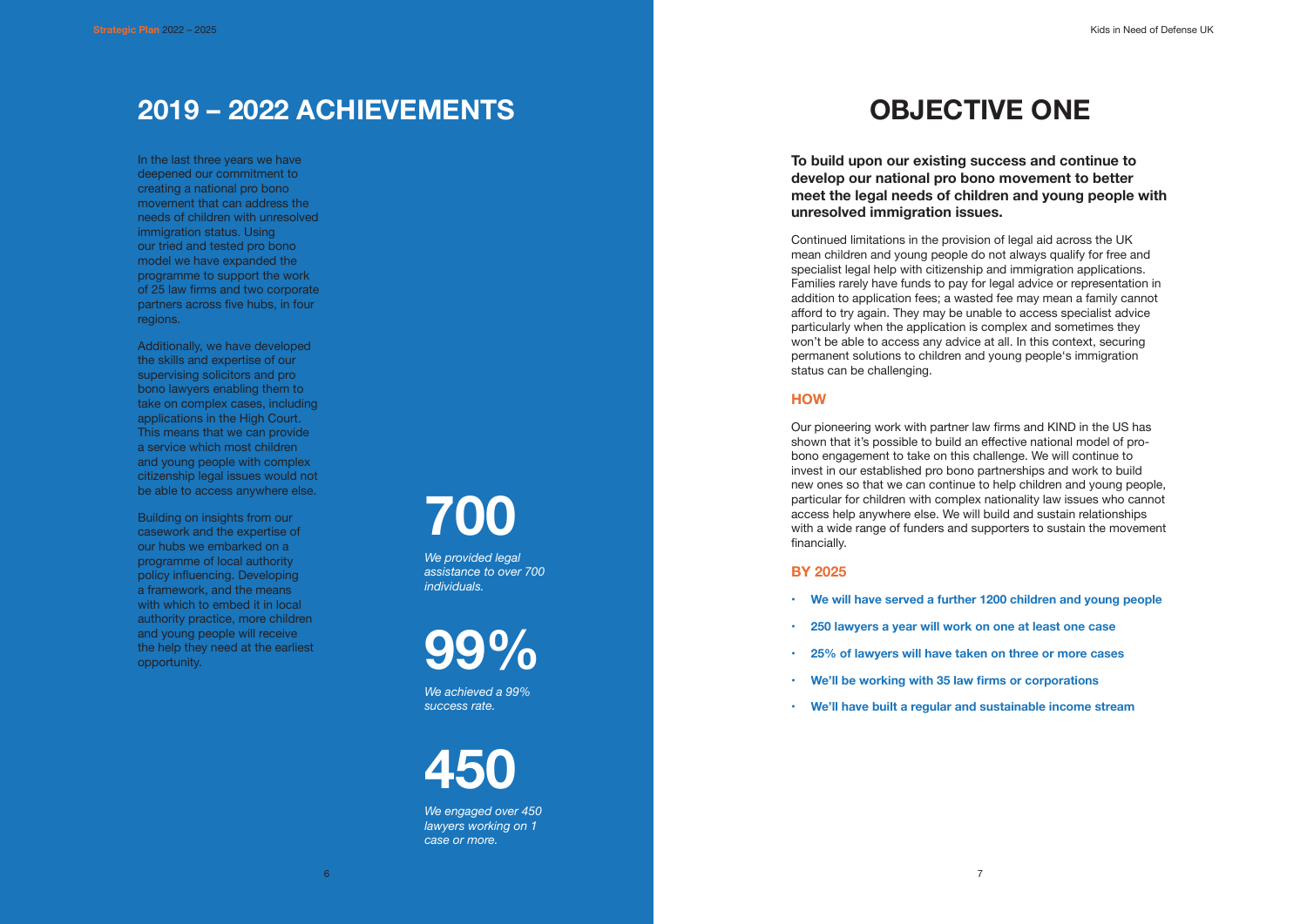**To expand the programme to address the needs of migrant/UK-born children living in the UK with unresolved immigration status and those living overseas with family in the UK.** 

#### **HOW**

Developing a remote service to support legal representation for those living in advice deserts.

Strengthening our presence and casework capacity in London.

Utilising our unique position as part of the wider KIND network to help children on the move in Europe access safe routes to the UK.

Continuing to build and sustain relationships with a wide range of funders and supporters to sustain the movement financially.

### **By 2025**

- **• We will be operating in at least one advice desert**
- **• We will be operating in a new London hub**
- **• We will be operating a family reunion programme in partnership with KIND in mainland Europe**

# **OBJECTIVE TWO CONFIDENTIAL CONFIDENTIAL CONFIDENTIAL CONFIDENTIAL CONFIDENTIAL CONFIDENTIAL CONFIDENTIAL CONFIDENTIAL CONFIDENTIAL CONFIDENTIAL CONFIDENTIAL CONFIDENTIAL CONFIDENTIAL CONFIDENTIAL CONFIDENTIAL CONFIDENTIAL**

## **Kids in Need of Defense UK utilises its learning and expertise to advocate in support of children and young people's rights and access to justice.**

The situation for children and young people with insecure immigration status is exacerbated by complex and inadequate laws, procedures and policies at both a UK and international level. We want to advocate for change in these areas.

### **HOW**

Building on policy influencing work started in 2021 we will:

Develop a long-term implementation plan for our child rights framework for local authorities.

Seek to broaden its use to multiple governmental institutions that interact with children.

Spread a message that children with unresolved immigration issues must be seen, heard and helped.

Utilise the expertise of KIND's partners in mainland Europe to seek to influence at an international level.

We will use our position to involve all partners in a determined and comprehensive effort to seek policy change and influence the public narrative. We will engage pro bono lawyers involved in this work to build a greater understanding of the issues affecting children and young people with insecure immigration status. We will work with others in the sector to build relationships of influence. We will continue to support strategic litigation. We will work with KIND in the US and Europe to strengthen the global voice for children and young people with unresolved immigration issues.

### **By 2025**

- **• We will have developed a childrens rights focussed framework and resources for training relevant professionals**
- **• We will have piloted different approaches with at least one local authority**
- **• We will develop an awareness raising campaign to support the work**
- **We will develop a long- term implementation and systems change plan**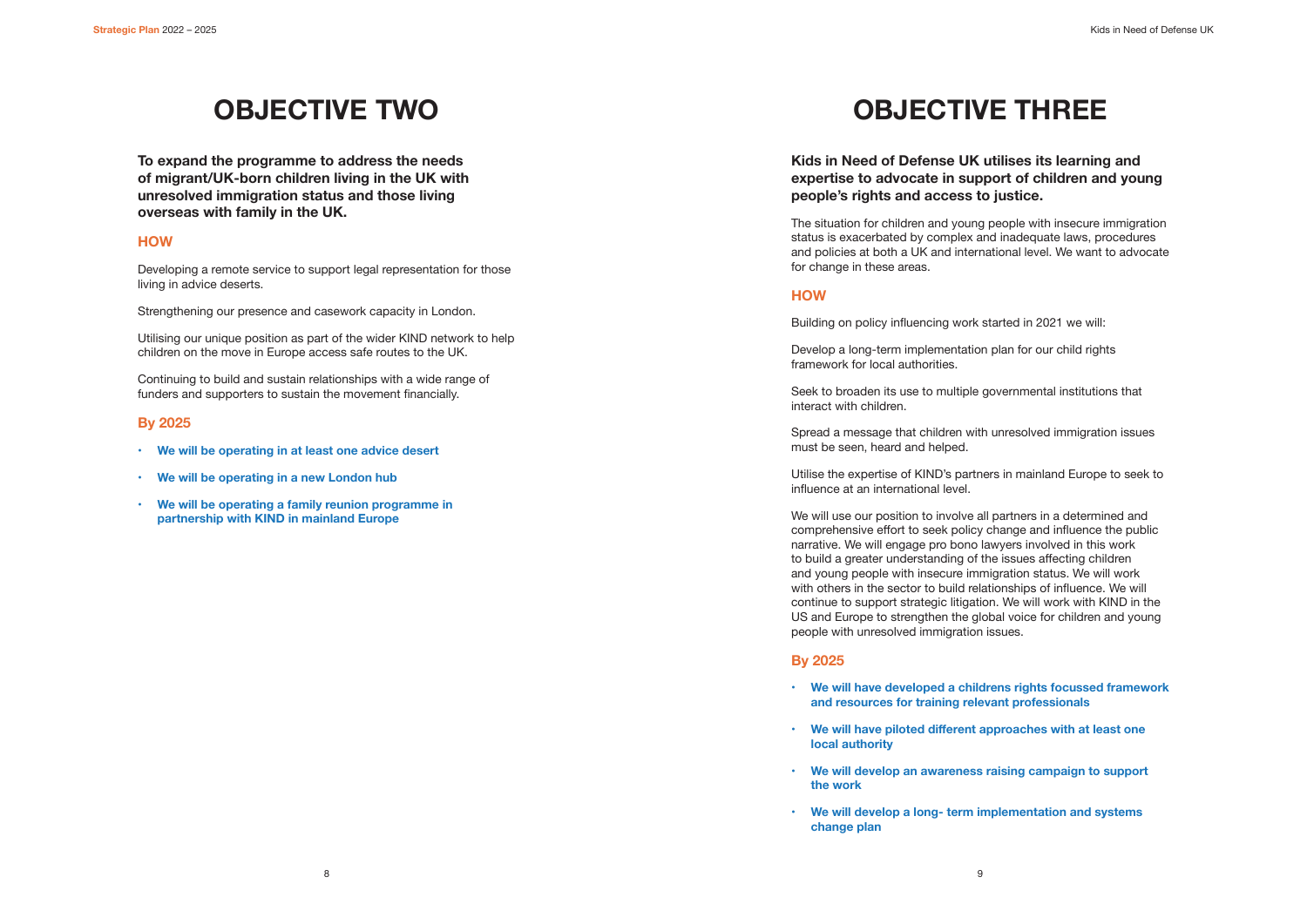# **OBJECTIVE FOUR THANK YOU!**

## **We will use technology to connect with clients and professionals and provide more efficient advice.**

The number of children, young people and families requiring help is vast and the number of experienced immigration solicitors is small, this limits the amount of casework we can supervise. We will utilise technology to drive efficiency and direct our supervising solicitor's expertise where it can have the greatest impact.

We will improve the speed and reliability of our initial referral process, improving service-user experience by shortening waiting times and reducing duplication. We will empower more service-users to improve their situation by themselves where this is possible and sensible.

### **HOW**

We will deploy a new and overhauled client referrals data collection system

We will develop and a "guided dialog" system to completely remodel our client referrals process

For the most straightforward cases, we will use our guided dialog referral pathway to provide service-users the option to download prefilled personalised forms and documents which they can then use to engage with their immigration issue

We will work with the SRA to inform the development of a regulatory framework around artificial intelligence driven legal advice

**We achieve nothing without our pro bono partners, funders, and allies.** 

Kids in Need of Defense UK's work is only possible because of the support and generosity of our law firm partners, the commitment of individual lawyers and trusts, foundations and Microsoft, who are providing funding to make it happen.

**Thank you for all you do for children, young people and their families.** 

**Together we will achieve the objectives in this strategy.**